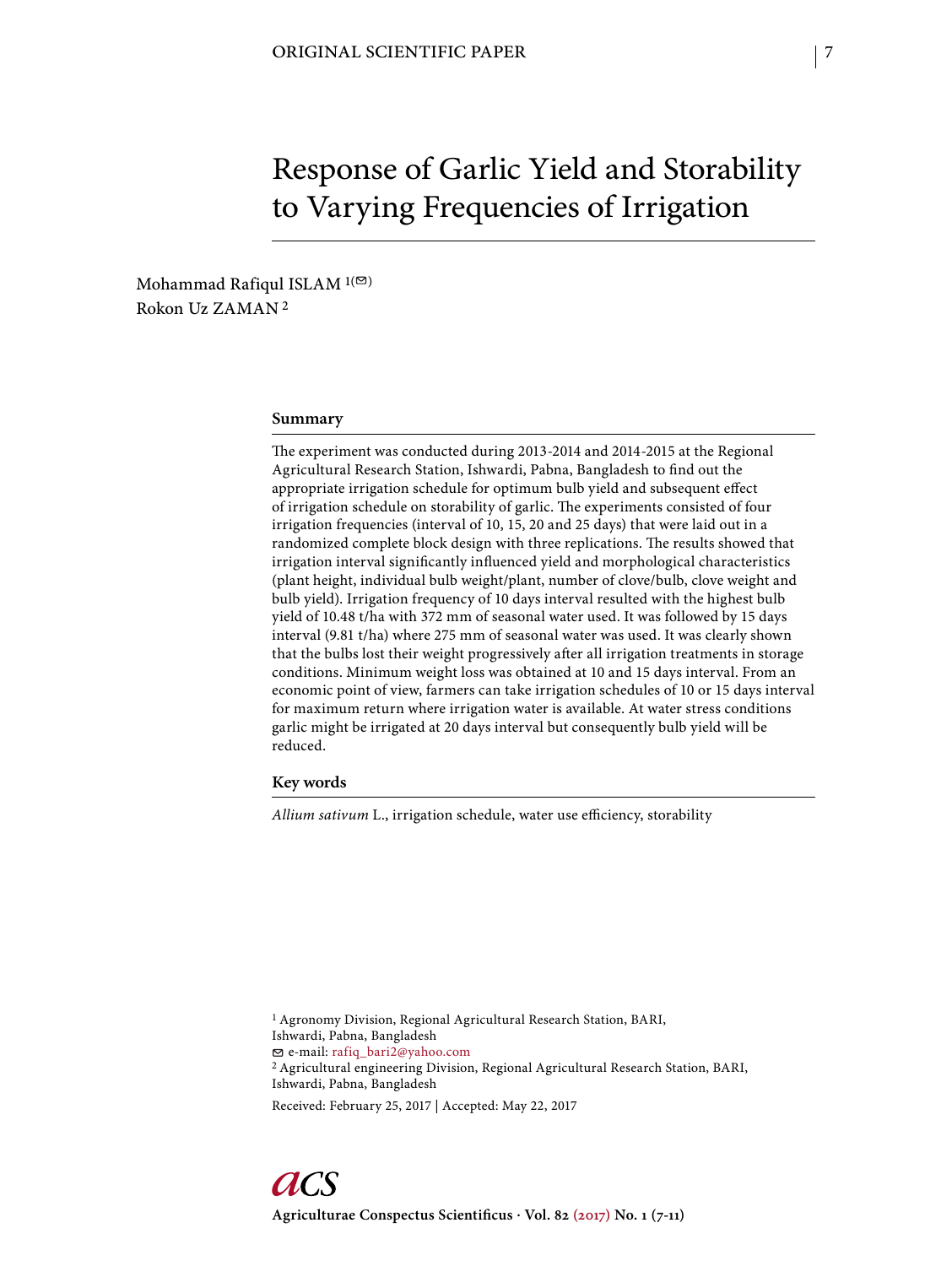## **Introduction**

Garlic (*Allium sativum* L.) belongs to the family Alliaceae and it is one of the most valuable spices. It is cultivated all over the Bangladesh but especially in North-Western parts during winter season under irrigation mainly for selling between November and April. During this time, majority crops cannot be grown successfully without adequate irrigation. Buwalda (1987) and Choi *et al*. (1980) reported that garlic required adequate moisture from establishment through maturity for better growth and yield and bulb quality. They further reported that the crop could not withstand application of excess water and/or that water deficiency which might cause substantial yield reduction. Garlic has a relatively shallow root system and therefore it is sensitive to moisture stress throughout the growing season. Miko *et al*. (2000) and Bello (2001) reported that garlic is sensitive to moisture stress and high temperature and about 60% reduction in yield has been associated with water stress. The number of irrigation required for garlic depends upon the moisture retention capacity of soil and climatic conditions. Hanson *et al.* (2003a) reported that the highest garlic yield was obtained by irrigating once a week. For constant growth and marketable yield the moisture content of soil should be maintained at optimum level. Delay in moisture supply during the vegetative stage causes stunted growth while no water supply during bulbing may cause splitting or cracking of bulbs and reduced yield. Sula (1990) observed that more frequent irrigation prolonged the growth period by 10-12 days but increased photosynthetic activity thus increased yield and reduced cost per unit of product. Achieved yield varied from 5.28 to 6.16 t/ha by irrigating the crops 3-4 times. The Bangladesh farmers frequently apply irrigation in garlic field injudiciously. The amount of available soil moisture is very important. The problem is finding ways by which available water could be economically utilized. Many researchers found a direct relationship between yield and yield components of bulb crops with available moisture and time of irrigation (El-Bheidi *et al*., 1983; Baten *et al*., 1992; Panchal *et al*., 1992; Pandy and Sing, 1993; Lipinski *et al*., 1996; Patel *et al*., 1996; Abo-Sedera and Badr, 1998; Hanson *et al.*, 2003b; Ortega *et al.*, 2004). Thus, the study has been undertaken to find out the appropriate irrigation schedule for optimum bulb yield and garlic storability.

#### **Materials and methods**

The experiment was conducted at the Regional Agricultural Research Station, BARI, Ishurdi, Pabna, Bangladesh during 2013- 2014 and 2014-2015 to find out the appropriate irrigation schedule for optimum growth and yield of garlic and to find out the subsequent effect of irrigation schedule on storability of garlic. The experimental site was a clay loam having field capacity of 29.2%, permanent wilting point at 14% and bulk density of 1.49 g cm<sup>-3</sup>. The experiment was laid out in a randomized complete block design with three replications. The garlic variety BARI Roshun-2 was used as a test crop. The unit plot size was  $3 \times 3$ m. Four irrigation schedules:  $I_1$  = Irrigation at 10 days interval,  $I_2$  = Irrigation at 15 days interval,  $I_3$  = Irrigation at 20 days interval and  $I_4$  = Irrigation at 25 days interval were studied in this experiment. Irrigation water was applied up to field capacity by estimating soil moisture content. Soil moisture content was calculated by oven dry method.

For this purpose soil samples were taken from the effective root-zone of the plant which is 0-40 cm. The root zone was divided into three sections: 0-15, 15-30 and 30-40 cm. Soil samples were collected from these three sections with the help of an auger. The amount of water applied to each treatment was calculated on the basis of the soil moisture content at the time of irrigation by using the following expression:

 $d = MC \times BD \times D$ where:

 $d =$  depth of water to be applied MC = moisture content (%) BD = bulk density of the soil

 $D =$  depth of root-zone to be irrigated

The depth of rooting was considered 30 cm. It is reported that 70% of total moisture is extracted from the 50% effective root zone depth (Michael, 1996). The seasonal crop water use was calculated by the following relationship:

$$
SWU = NIR + Rf + \sum_{i=1}^{n} \frac{(Mbi - Mei)}{100} \times A_{si} X D_i
$$

where:

SWU = seasonal water use, mm

NIR = total irrigation water depth, mm

Rf = seasonal rainfall, mm

Mbi = moisture percentage at the beginning of the season in the each layer of the soil

Mei = moisture percentage at the end of the season in the each layer of the soil

n = No. of soil layers in the root zone,

D, (This was considered of three layers, 0-15, 15-30, and 30-45 cm)

 $Di = depth of the each layer of soil within the root zone, mm$ Asi= apparent specific gravity of each layer of soil

Water use efficiency was used in evaluating the yield performance and water management practices. The water utilized by the crop was calculated by the following relationship:

Water use efficiency (WUE) = 
$$
\frac{\text{Yield}\left(\frac{\text{kg}}{\text{m}^2}\right)}{\text{Seasonal water use (m)}}, \text{kg m}^{-3}
$$

Benefit cost ratio was calculated according to Reddy and Ram (2010) as follows:

$$
BCR = \frac{Gross return (Tk.)}{Total variable cost (Tk.)}
$$

Initial soil moisture of the experimental plot was calculated to be 26.68%, which was maintained by applying light irrigation (20 mm) on the basis of monitoring soil moisture for ensuring emergence (Table 2). Second common irrigation was applied  $(29 \text{ mm})$  at 30 days after planting  $(DAP)$  prior to imposing the treatments to enable the stands to be well established (Table 2). Irrigation treatments were applied after 30 DAP. Garlic bulbs were stored in ambient conditions to see the subsequent effect of irrigation schedule. For calculation of garlic storability bulbs were stored in three replicated baskets for up to 180 days in the storage with airation. Irrigation was stopped 25 days before harvest of garlic. The crop was planted on 10 and 9 November 2013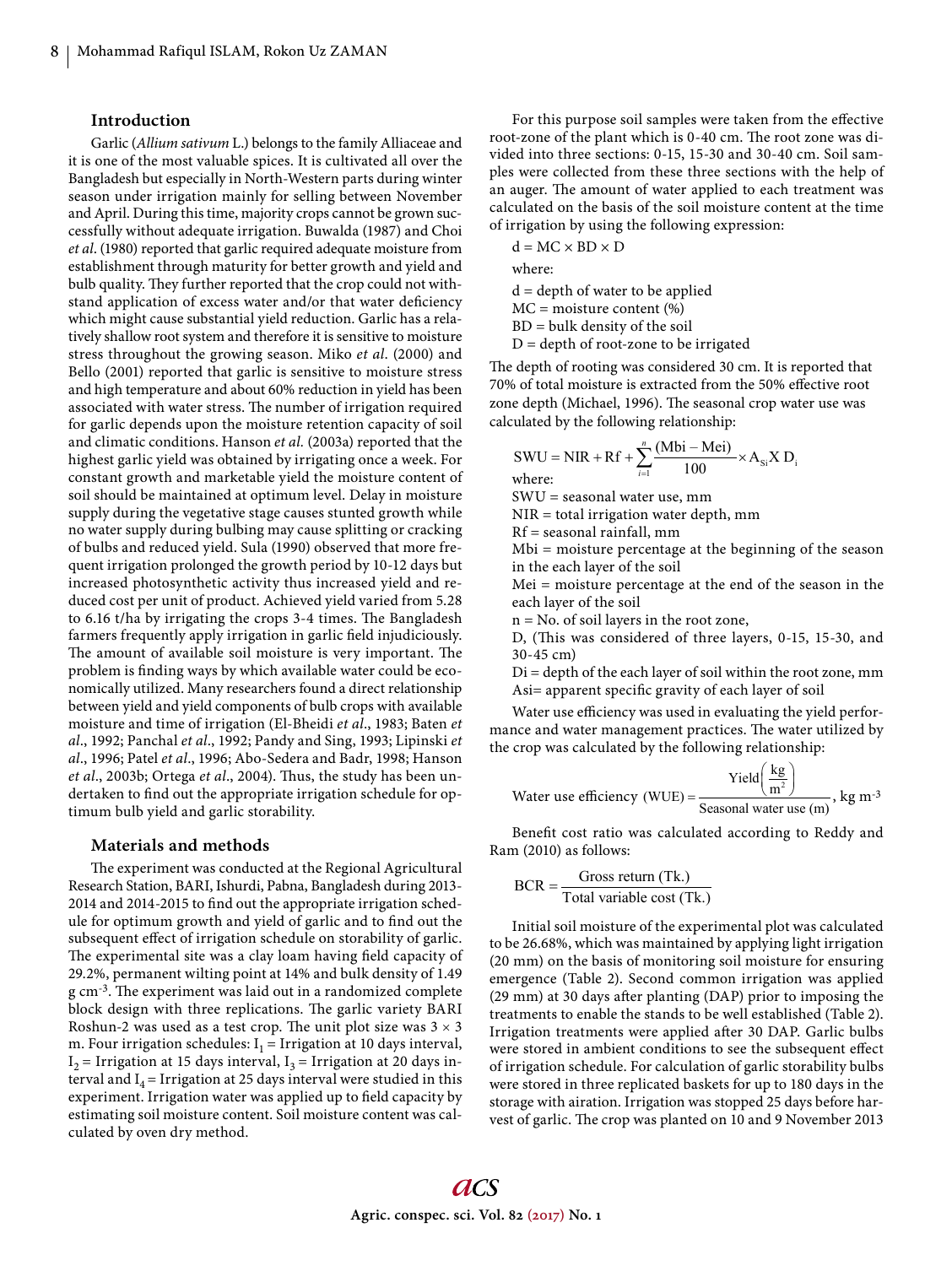and 2014, respectively. The bulbs were harvested on 29 March and 3 April 2014 and 2015, respectively. The amount of fertilizers applied was 100-54-167-20-4-1 kg/ha of N-P-K-S-Zn-B, respectively. Half of N and all other fertilizers were applied at final land preparation. Remaining N was applied as top dressing at 25 and 50 days after emergence. Weeding was also done at 25 and 50 days after emergence of garlic. Data on yield and morphological characteristics were taken and analyzed statistically. The mean values were adjusted by LSD at 0.05 levels of probability.

#### **Results and discussion**

Effect of irrigation frequencies on yield contributing characters and bulb yield of garlic:

Measured morphological traits (plant height, individual bulb weight/plant, number of clove/bulb and clove weight) were significantly affected by irrigation interval. However, the trend showed a decrease with increase of irrigation interval. In this concern, irrigation at 10 days interval exhibited the highest values of all morphological traits (Table 1). It might be due could be The availability of water at the root zone, which is attributed to 10 days irrigation interval, increased the mobility of nutrients in the soil that consequently increased the minerals uptake by plant and this increased carbohydrate assimilation, photosynthetic and other physiological activity that are necessary for different growth processes that lead to increased bulb yield. Irrigation interval had significant effect on bulb yield in both seasons. As regard the data, increase in irrigation interval significantly decreased bulb yield from 10 to 25 day interval. Ten days irrigation interval showed the significantly higher bulb yield (10.48 t/ha) than the remaining irrigation intervals (Table 1). Irrigation interval of 25 days gave the lowest bulb yield (8.0 t/ha).

# Effect of irrigation frequencies on storability of **garlic**

Garlic storability was noticeably influenced by the irrigation intervals (Fig.1). The total weight loss percentage of stored garlic was significantly different among the irrigation intervals. Irrigation every 10 days followed by 15 days intervals reflected the lowest values of total weight loss percentage of stored garlic compared to 20 and 25 days intervals. There was increasing trend of bulb weight loss at the end of storage (180 days) for 10, 15, 20 and 25 days irrigation intervals, where the values of weight loss were 10.68%, 10.99%, 12.25%, 13.16%, respectively. The rate of bulb weight loss was higher at 10 and 15 days irrigation interval

compared to 20 and 25 days intervals up to 60 days storage. Comparatively less weight loss rate was observed at 10 and 15 days irrigation interval compared to 20 and 25 days irrigation interval during storage from 120 to 180 days. It was also revealed that bulbs lost their weight progressively at all irrigation levels during storage conditions. Proper development of bulb is one of the major factors for bulb weight loss during storage. Irrigation applied at 10 and 15 days intervals delivered sufficient moisture at the root zone depth during the growing period, which enhances nutrient uptake capacity of plant that lead to good growth and development of plant as well as bulb, in contrast to to 20 and 25 days irrigation intervals. Bulb weight loss variation occurred during storage in different irrigation interval treatments.





# Effect of irrigation frequencies on water use **effi ciency**

Water use efficiency and seasonal water use of garlic is shown in Table 2. Seasonal water use of garlic varied with the variation of irrigation frequencies and it was between 224 and 372 mm. The highest seasonal water use (372 mm) was found at 10 days irrigation interval and the lowest (224 mm) at 25 days irrigation interval. The water use efficiency varied from 2.82 to 3.73 kg m<sup>-3</sup> depending on irrigation interval and bulb yield. The highest water use efficiency (3.73 kg m<sup>-3</sup>) was observed at 20 days irrigation interval with bulb yield of 9.32 t ha<sup>-1</sup> and the lowest water

Table 1. Yield contributing characters and yield of garlic as influenced by irrigation interval (pooled average of 2013-2014 and 2014-2015)

| Treatments                     | Plant height<br>(cm) | Individual bulb<br>weight/plant $(g)$ | Number of<br>$\text{clove/bulb}$ (No.) | 100-clove weight<br>(g) | Bulb yield<br>(t/ha) |
|--------------------------------|----------------------|---------------------------------------|----------------------------------------|-------------------------|----------------------|
| Irrigation at 10 days interval | 74.37                | 31.26                                 | 31.61                                  | 110.23                  | 10.48                |
| Irrigation at 15 days interval | 68.64                | 28.82                                 | 27.24                                  | 98.39                   | 9.81                 |
| Irrigation at 20 days interval | 68.08                | 24.82                                 | 22.51                                  | 94.57                   | 9.32                 |
| Irrigation at 25 days interval | 65.82                | 16.68                                 | 19.52                                  | 73.90                   | 8.00                 |
| LSD(0.05)                      | 4.97                 | 3.069                                 | 3.54                                   | 10.98                   | 1.48                 |
| CV(%)                          | 3.59                 | 6.05                                  | 7.03                                   | 5.83                    | 7.86                 |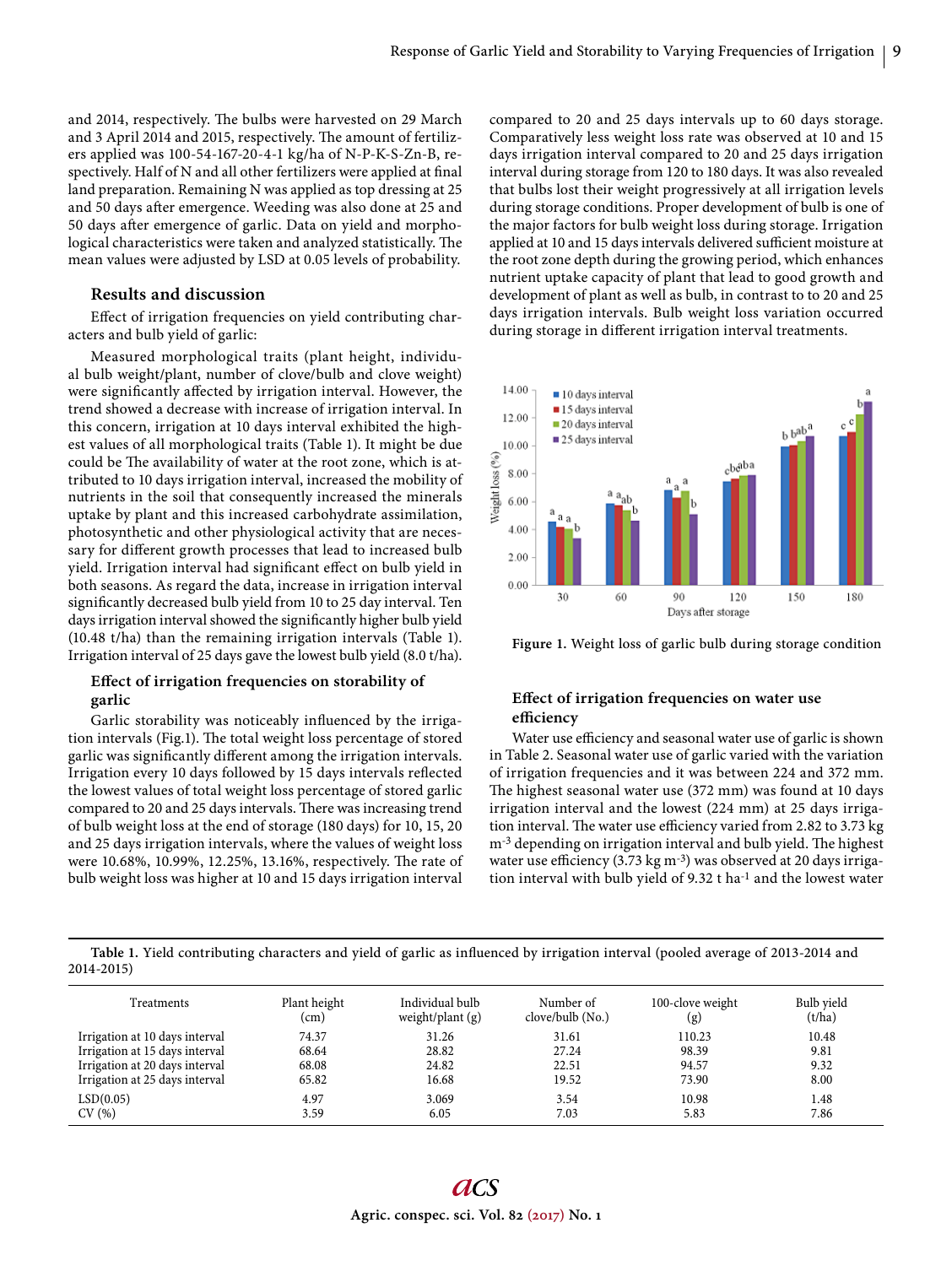| Table 2. Water use efficiency of garlic under different level of irrigation (pooled average of 2013-2014 and 2014-2015) |                      |                                                |                                                           |                                     |                               |                                 |                           |                                                 |
|-------------------------------------------------------------------------------------------------------------------------|----------------------|------------------------------------------------|-----------------------------------------------------------|-------------------------------------|-------------------------------|---------------------------------|---------------------------|-------------------------------------------------|
| Treatment                                                                                                               | No. of<br>irrigation | Irrigation for<br>germination<br>ensuring (mm) | Irrigation for plant<br>establishment at 30<br>$DAP$ (mm) | Irrigation<br>water applied<br>(mm) | Effective<br>rainfall<br>(mm) | Soil water<br>depletion<br>(mm) | Total water<br>use $(mm)$ | Water use<br>efficiency<br>$(\text{kg m}^{-3})$ |
|                                                                                                                         |                      | 20                                             | 29                                                        | 300                                 | 0                             | 23                              | 372                       | 2.82                                            |
|                                                                                                                         |                      | 20                                             | 29                                                        | 188                                 |                               | 38                              | 275                       | 3.56                                            |
|                                                                                                                         |                      | 20                                             | 29                                                        | 156                                 |                               | 45                              | 250                       | 3.73                                            |
|                                                                                                                         |                      | 20                                             | 29                                                        | 127                                 |                               | 48                              | 224                       | 3.57                                            |

 $I_1$  = Irrigation at 10 days interval,  $I_2$  = Irrigation at 15 days interval,  $I_3$  = Irrigation at 20 days interval and  $I_4$  = Irrigation at 25 days interval





use efficiency  $(2.82 \text{ kg m}^{-3})$  was with 10 days irrigation interval with bulb yield of 10.48 t ha<sup>-1</sup>.

# Soil moisture profile of garlic growing period at **diff erent irrigation frequencies**

Soil moisture content gradually decreased with all treatments through garlic growing period (Figure 2). Soil moisture rapidly decreased at treatments  $I_4$  and  $I_3$ . The rate of soil moisture decrease was lower at irrigation applied in 10 and 15 days intervals than 20 and 25 days intervals. This result also indicated that garlic was faced with water stress conditions in whole growing period at irrigation treatments of 20 and 25 days intervals. Soil moisture was above 20% through whole growing period with the treatment of irrigation applied at 10 and 15 days intervals that indicated available water was sufficient through whole growing period for growth and yield which increased bulb yield and lengthen duration period near about 3 to 4 days, respectively. On other hand, soil moisture was below 20% from 90 days after planting to harvest and 80 days after planting to harvest at the treatment irrigation applied at 20 and 25 days intervals, respectively, which resulted in reduced bulb yield and accelerated forced maturity. The rate of soil moisture depletion was found the lowest at early growing period and the highest in later growing period.